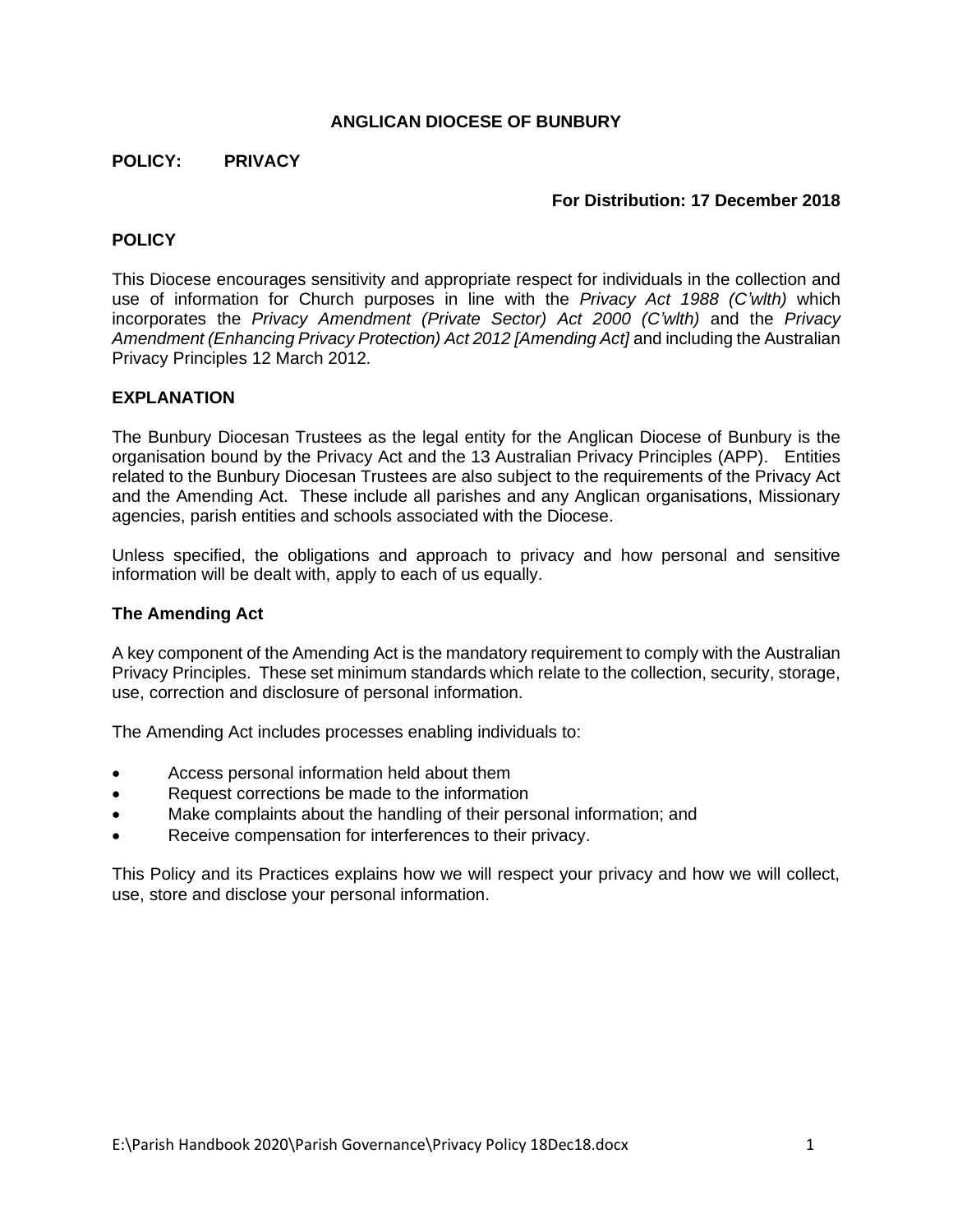### **PRACTICES**

## **1. Collection (APP 3,4,5)**

We collect a range of information that may fall into one of three categories affected by the Privacy Act.

i) Personal information which is about you specifically, and from which your identity can be reasonably determined. This includes your name, address, gender, date of birth, financial details, marital status, next of kin, education or employment history and photographic images. Personal information also includes sensitive and health information, your telephone contact details, email addresses.

Some of this material may be included for example in the Diocesan Directory, distributed to Bishops across Australia, clergy, parishes, and may be on the website.

ii) Sensitive Information which is personal information or opinion about your racial or ethnic origin, political opinions, membership of a political association, religious beliefs or affiliations, philosophical beliefs, membership of professional or trade association, membership of a union, sexual preferences or practices, family court orders, criminal record or health information.

We may collect sensitive information from you which may include health information or any of the type of information described for example when you discuss certain matters with your Priest.

iii) Health Information is personal information about your physical or mental health or a disability, past, present or future. It may also include information relating to specific nutritional and dietary requirements which you may disclose. It may include information about a health service provided or to be provided to you and your wishes about health services in the future.

For example, health information may be collected if you are receiving counselling from a Priest or you are a recipient of care from an Anglican care agency.

It may also include information for job applicants, staff members or contractors in terms of medical conditions which may affect your ability to perform work.

We will only collect health information from you if the information is necessary for us to provide a health service to you and we collect what is required by law and in accordance with the rules est6ablished by competent health or medical bodies that deal with obligations for professional confidentiality which would bind us.

We will only collect specific dietary information from you in order to provide a safe food delivery.

We will only collect personal information that is necessary for one or more of our functions or activities, for example where you wish to join a Parish or receive religious services such as baptisms, confirmation, weddings or funeral services.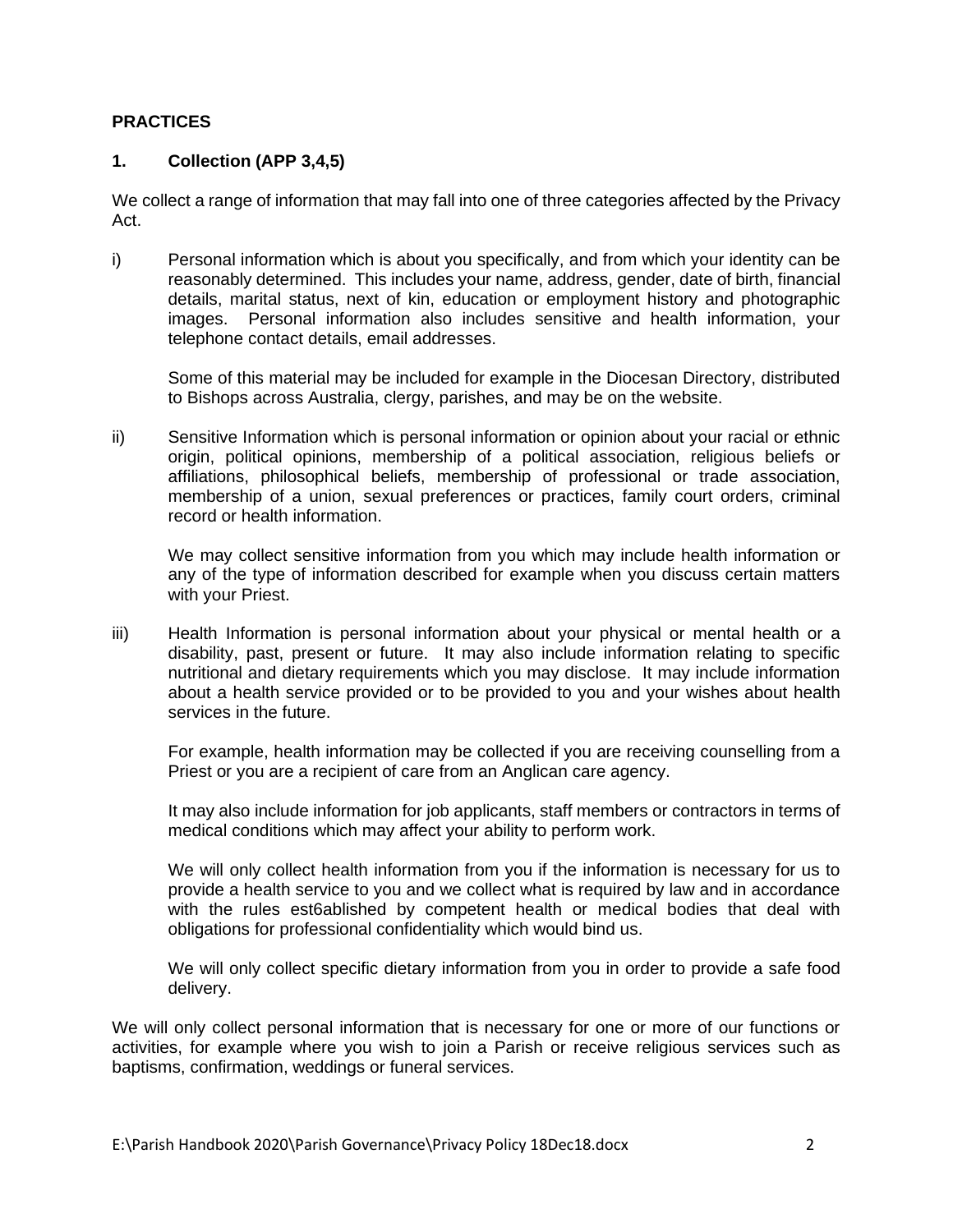It is usual for Parish Councils and the Diocese to collect some of the above information on a range of occasions. This is also collected from service providers, contractors and agents. The collection of information that is personal is fair, lawful and not intrusive. A person must be told the name of our organisation, the purpose of the collection, and how to get access to their information and what happens if the person chooses not to give the information.

If information is to be used for a secondary purpose, the person would reasonably expect to be advised about the use and disclosure. This might be for communication about our activities, funding needs and philosophies.

## **2. How we use your personal information and who we can disclose it to (APP6)**

The Amending Act introduces an overriding principle that we will manage your personal information in an open and transparent way. Subject to certain exceptions, we will only use your information for the purpose for which it was collected.

For example, when we collect information from you to put your name on the parish roll, we will only use that information to process your membership, communicate parish related information to you and create a parish directory.

We may use the information for another purpose if it is related to the primary purpose, for example a Parish may disclose your personal information on a Parish enrolment form to the Diocese, which may include that information its role of members.

If we use your personal information or disclose for another purpose, we will where possible, obtain your consent before we do so. For example, where we are working with a third party such as a valuer who is looking at parish property and we need to provide them with the name and contact details for that purpose.

## **3. How we keep your personal information accurate and secure**

## **Accuracy (APP 10)**

We will take reasonable steps to make sure your personal information we have collected, used or disclosed is accurate, complete and up to date.

You can assist us by ensuring your personal information we collect from you is accurate at the time you provide it to us.

You are entitled to view and if necessary correct any personal information we hold about you.

We aim to ensure your personal information is collected, used or disclosed in accordance with this policy and is protected from potential misuse, loss or unauthorised access modification or disclosure.

To do this we will make sure we have procedures to protect and comply with our obligations to take reasonable steps to protect and manage your personal information.

Unless you provide us with your consent, only our authorised employees or agents will have access to your personal information.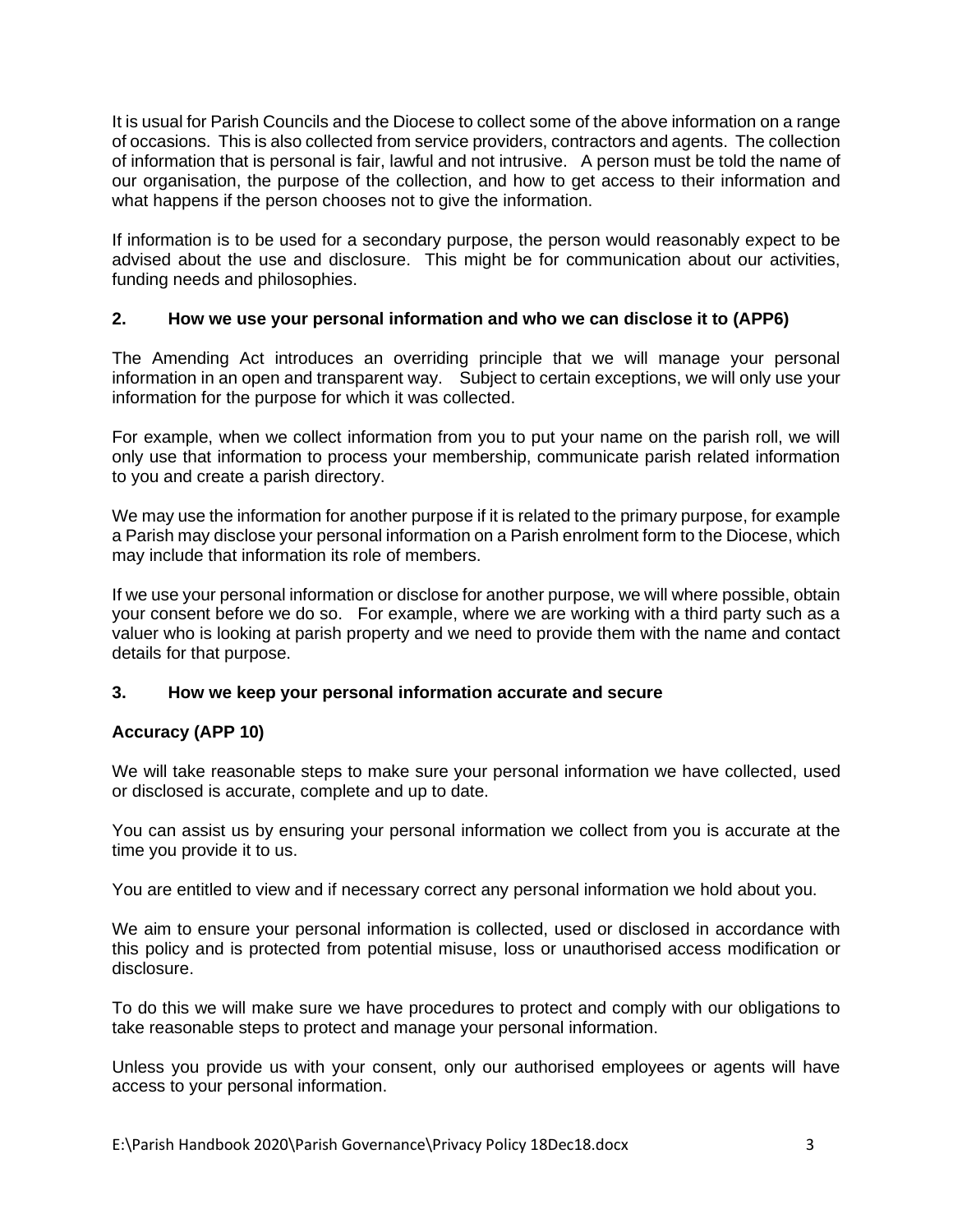# **Storage (APP11)**

Your personal information may be stored in documentary or electronic form and we will exercise physical security on those documents and electronic versions of your personal information.

We will take reasonable steps to destroy or permanently de-identify any personal information no longer needed for the purpose for which it was collected or for legal purposes.

Documents will be kept in secure cabinets, and electronic versions will be kept in secure computers protected by password access.

## **4. When we can provide your personal information to you (APP12)**

When we receive a request form you, you will be able to access your personal information except where:

- a) Your access to it (other than your health information) poses a serious or imminent threat to you or someone else's life or health
- b) Your access to your health information poses a serious or imminent threat to you or someone else's life or health
- c) Your access to it will have an unreasonable impact on the privacy of someone else
- d) Your request for access is frivolous or vexatious
- e) Your request for access relates to existing or anticipated legal proceedings between us and you and your access to that information would ordinarily not be allowed through the legal process of discovery in those proceedings.
- f) Your access to the information would reveal our intentions in relation to negotiations between you in a way that would prejudice the negotiations
- g) Providing you with access would be unlawful
- h) Denying you access is authorised by, or under law
- i) Providing you with access would be likely to prejudice and investigation of unlawful activity or certain other criminal or improper conduct
- j) We are requested not to allow you access for national security reasons; and
- k) Revealing it to you will also reveal evaluative information generated by us in connection with a commercially sensitive decision making process. In this situation, we will give you an explanation for the commercially sensitive decision rather than give you access to your personal information.

## **5. Accessing your personal information**

An individual has the right to access personal information held by the Diocese or the Parish about them. Any request should come through the Diocesan Office on 08 9721 21000.

E:\Parish Handbook 2020\Parish Governance\Privacy Policy 18Dec18.docx 4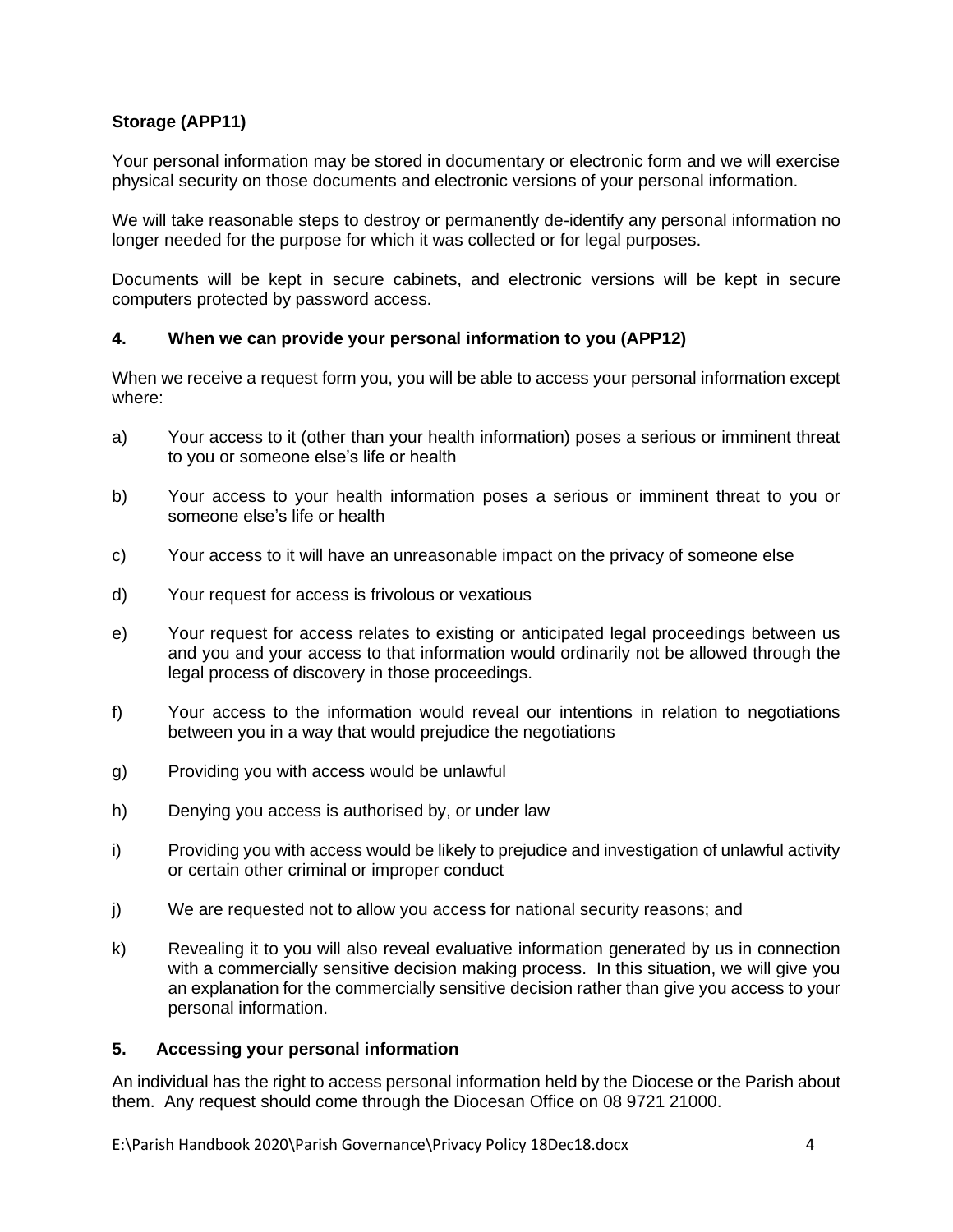If you ask us, we will let you know the type of personal information we hold, the purposes for which we hold it and how we collect, use, correct and disclose that personal information.

If you would to access your personal information, please contact the Diocesan Office on 08 9721 2100 and speak to the Diocesan Secretary.

An application may be made by you to access your personal information by completing and sending in a 'request for information – content only'.

Denying you access to your personal information

If we deny you access, you will be provided with reasons for the denial and will reasonably consider whether an intermediary acceptable to both you and us would allow us sufficient access to meet both our needs.

### **Correcting your personal information (APP13)**

If you can demonstrate the personal information about you is not accurate, complete and up to date, we will take reasonable steps to do so. If we disagree with your assessment of the information, we will associate your records with a statement from you making this claim, for the record if you choose to do so.

If we refuse to correct your personal information, we will give you reasons why we haven't done so.

We may charge you for providing you with access to your personal information, to cover any costs and you will be advised of any charges at the time you make your request. You will not be charged for making the request or for us to provide you with the assessment of the response to that request.

### **6. Identifiers (APP 9)**

In the Act, an 'identifier' includes a number assigned by the Diocese to an individual to identify uniquely the individual for the purposes of the Diocese's operations. An individual's name or ABN Is not an identifier. *See A New Tax System (Australian Business Number) Act 1999).*

Identifiers assigned by a Commonwealth Government Agency such as a Tax File Number, Medicare Number, Pension Number etc., should not be obtained, used or disclosed except where required by law (such as in the case of a Contractor – ABN No., or where funds are invested with the Diocese – TFN No.)

You may choose to give us an identifier which has been assigned to you elsewhere. We will not disclose the identifier unless:

- a) The use or disclosure is necessary to fulfill obligations to the agency
- b) We reasonably believe the use or disclosure is necessary to prevent a serious or imminent threat to an individual's life, public health or public safety; or
- c) The use and disclosure is necessary for law enforcement.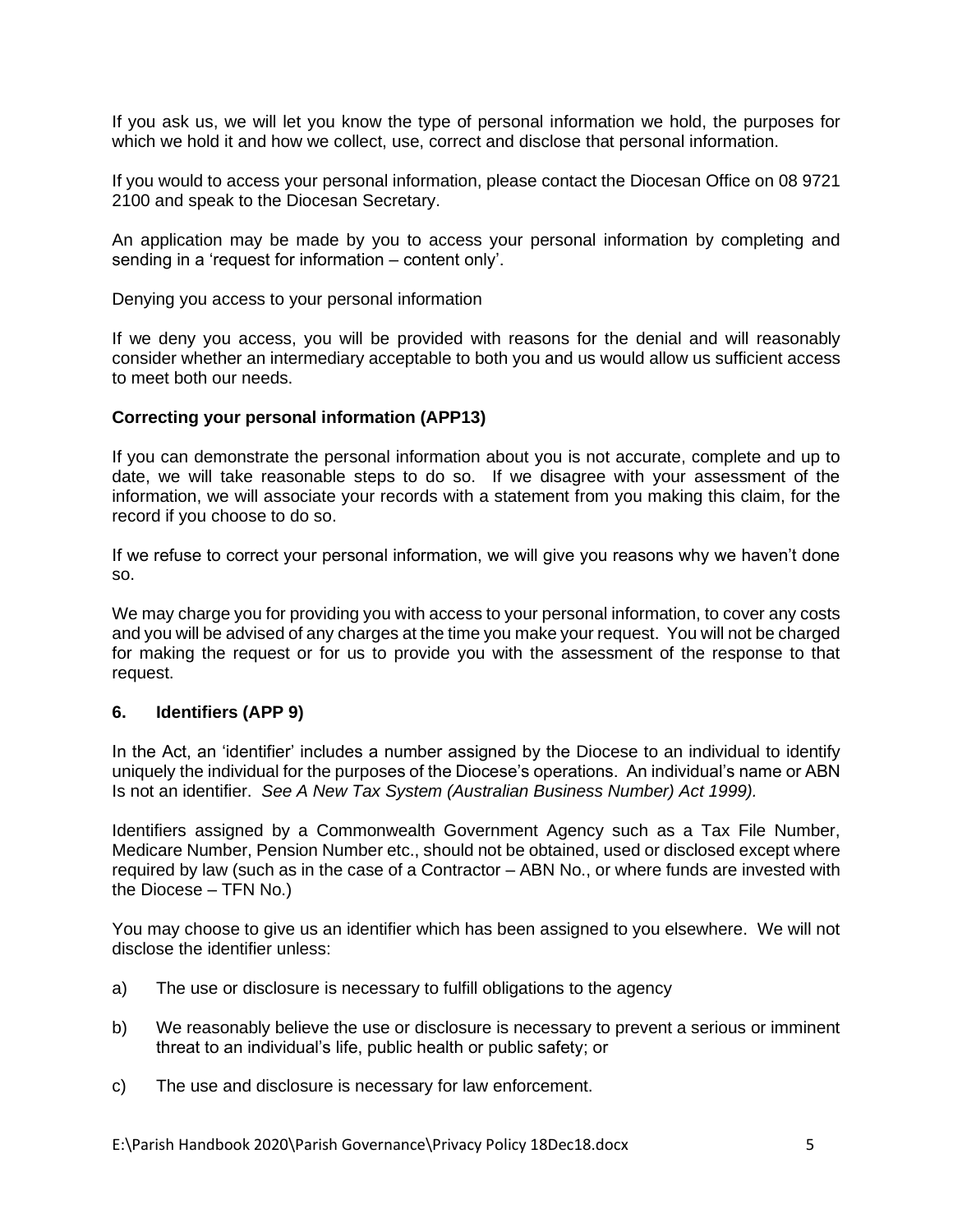# 7. **Anonymity (APP8)**

We may transfer personal information about you to someone overseas only if:

- a) We reasonably believe the person receiving the information would be subject to a legal or other scheme or arrangement that will affect that person in a substantially similar way to how the 13 Australian Privacy Principles affect us;
- b) You consent to, or request we transfer your personal information
- c) The transfer is for your benefit and it is not practical to obtain your consent or if it is practical, you would be likely to give your consent;
- d) Or we take reasonable steps to ensure your personal information to be transferred will not be held, used or disclosed by the person receiving it in a way which is inconsistent with the 13 Australian Privacy Principles. For example, we may transfer personal information to other Anglican organisations overseas via email, fax or by other means.

## **8. Complaints and queries**

## **Complaints**

If you feel we have interfered with your privacy as a result of our practices, collection, use, disclosure or storage, you are entitled to make a complaint to us.

If you believe we have breached one of the 13 Australian Privacy Principles (APP) you may also make a complaint to us.

## **Process:**

- i) Please contact the Diocesan Secretary on 08 9721 2100 to make the complaint.
- ii) The Diocesan Secretary is responsible for investigating and responding to your complaint. If other entities of the Diocese are involved, they will be contacted and ensure the complaint is resolved.
- iii) We will work promptly and respond as soon as possible, within five working days.
- iv) If you are not satisfied, you can complain to the Privacy Commissioner who may investigate our processes and the substance of your complaint.

If you have any queries, please contact the Diocesan Office on 08 9721 2100. Please keep us up to date with your details so we can keep our records appropriately informed.

We will update this Policy as required, either by changes to legislation or because our practices are updated or amended.

## **For Parishes**

**\*\*\*Attached to this document is a model privacy policy for each parish to adopt and make available to those who have dealings with the Parish including Church Members. The document should only require modification where shown to become Parish specific.**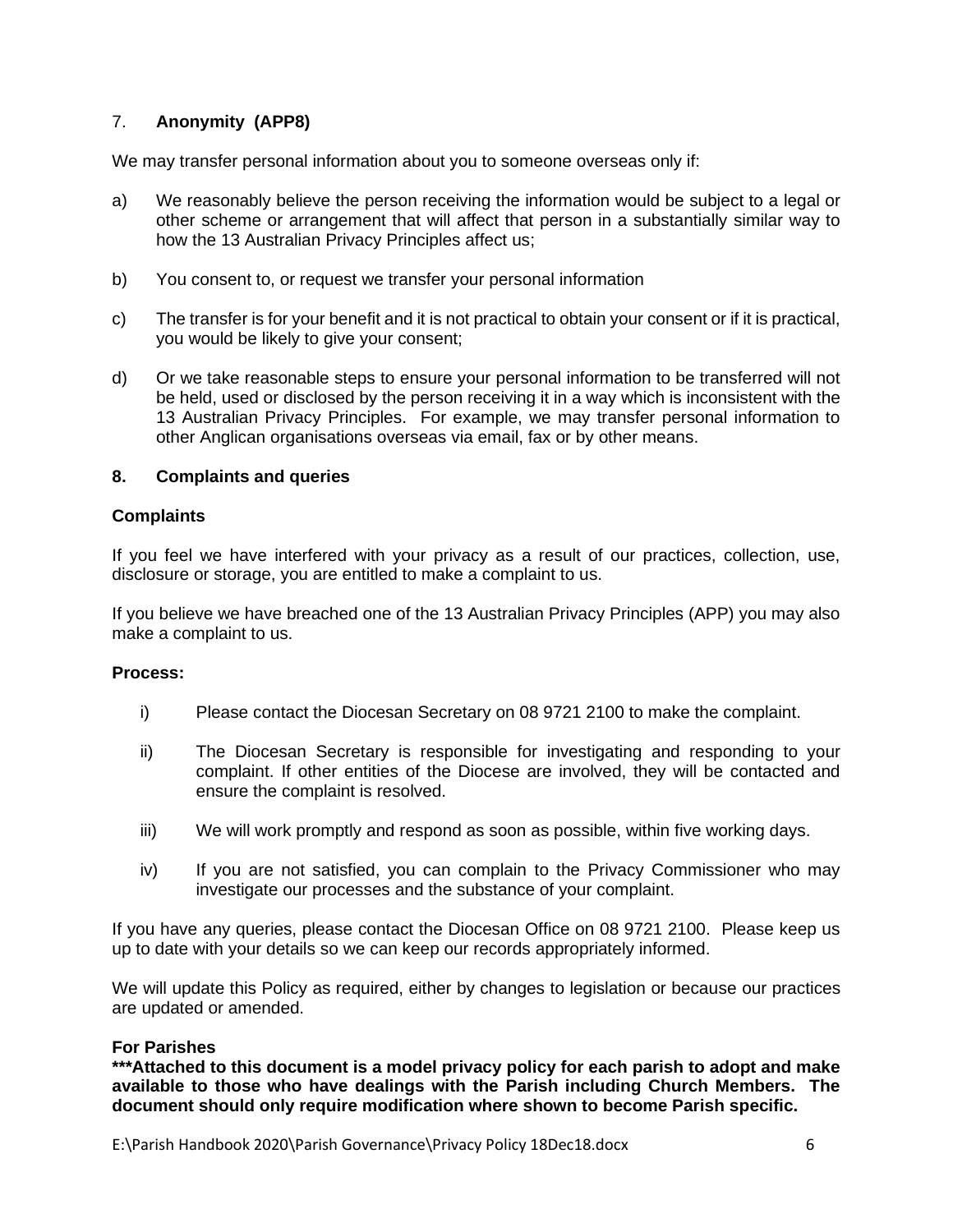## **ANGLICAN DIOCESE OF BUNBURY**

## **THE ANGLICAN PARISH OF……**

### **POLICY: PRIVACY**

## **17 December 2018 Approved by: Parish Council: xxxx**

## **POLICY**

The Parish Council of the Anglican Parish of XXXX in the Anglican Diocese of Bunbury (Parish Council) commits to protecting the privacy of personal information regarding potential Church members, Church members, service providers, contractors and agents.

### **1. Collection (APP 3,4,5)**

We collect a range of information that may fall into one of three categories affected by the Privacy Act.

iv) Personal information which is about you specifically, and from which your identity can be reasonably determined. This includes your name, address, gender, date of birth, financial details, marital status, next of kin, education or employment history and photographic images. Personal information also includes sensitive and health information, your telephone contact details, email addresses.

Some of this material may be included for example in the Diocesan Directory, distributed to Bishops across Australia, clergy, parishes, and maybe on the website.

v) Sensitive Information which is personal information or opinion about your racial or ethnic origin, political opinions, membership of a political association, religious beliefs or affiliations, philosophical beliefs, membership of professional or trade association, membership of a union, sexual preferences or practices, family court orders, criminal record or health information.

We may collect sensitive information from you which may include health information or any of the type of information described for example when you discuss certain matters with your Priest.

vi) Health Information is personal information about your physical or mental health or a disability, past, present or future. It may also include information relating to specific nutritional and dietary requirements which you may disclose. It may include information about a health service provided or to be provided to you and your wishes about health services in the future.

For example, health information may be collected if you are receiving counselling from a Priest or you are a recipient of care from an Anglican care agency.

It may also include information for job applicants, staff members or contractors in terms of medical conditions which may affect your ability to perform work.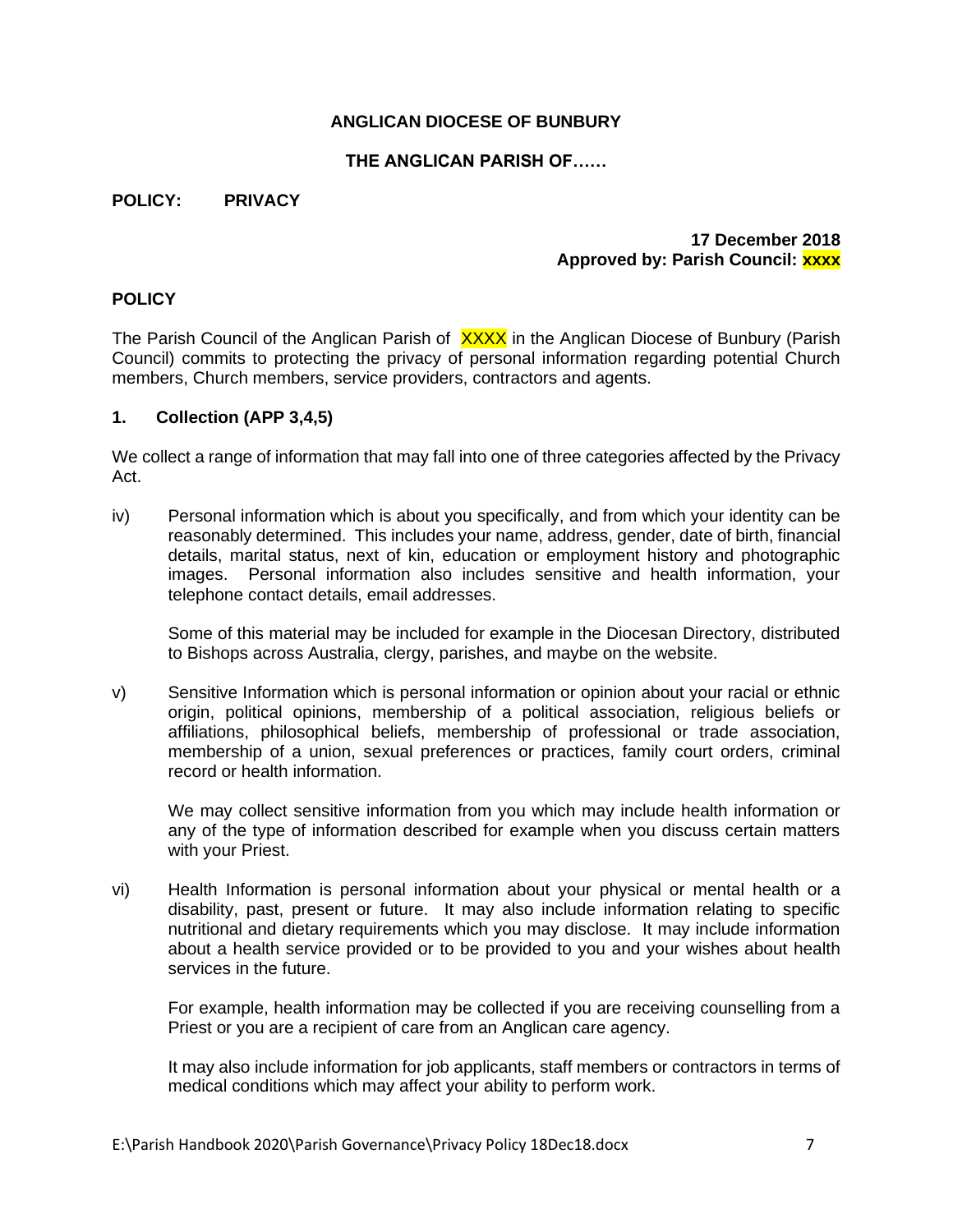We will only collect health information from you if the information is necessary for us to provide a health service to you and we collect what is required by law and in accordance with the rules established by competent health or medical bodies that deal with obligations for professional confidentiality which would bind us.

We will only collect specific dietary information from you in order to provide a safe food delivery.

We will only collect personal information that is necessary for one or more of our functions or activities, for example where you wish to join a Parish or receive religious services such as baptisms, confirmation, weddings or funeral services.

It is usual for Parish Councils and the Diocese to collect some of the above information on a range of occasions. This is also collected from service providers, contractors and agents. The collection of information that is personal is fair, lawful and not intrusive. A person must be told the name of our organization, the purpose of the collection, and how to get access to their information and what happens if the person chooses not to give the information.

If information is to be used for a secondary purpose, the person would reasonably expect to be advised about the use and disclosure. This might be for communication about our activities, funding needs and philosophies.

## **2. How we use your personal information and who we can disclose it to (APP6)**

The Amending Act introduces an overriding principle that we will manage your personal information in an open and transparent way. Subject to certain exceptions, we will only use your information for the purpose for which it was collected.

For example, when we collect information from you to put your name on the parish roll, we will only use that information to process your membership, communicate parish related information to you and create a parish directory.

We may use the information for another purpose if it is related to the primary purpose, for example a Parish may disclose your personal information on a Parish enrolment form to the Diocese, which may include that information its role of members.

If we use your personal information or disclose for another purpose, we will where possible, obtain your consent before we do so. For example, where we are working with a third party such as a valuer who is looking at parish property and we need to provide them with the name and contact details for that purpose.

## **3. How we keep your personal information accurate and secure**

# **Accuracy (APP 10)**

We will take reasonable steps to make sure your personal information we have collected, used or disclosed is accurate, complete and up to date.

You can assist us by ensuring your personal information we collect from you is accurate at the time you provide it to us.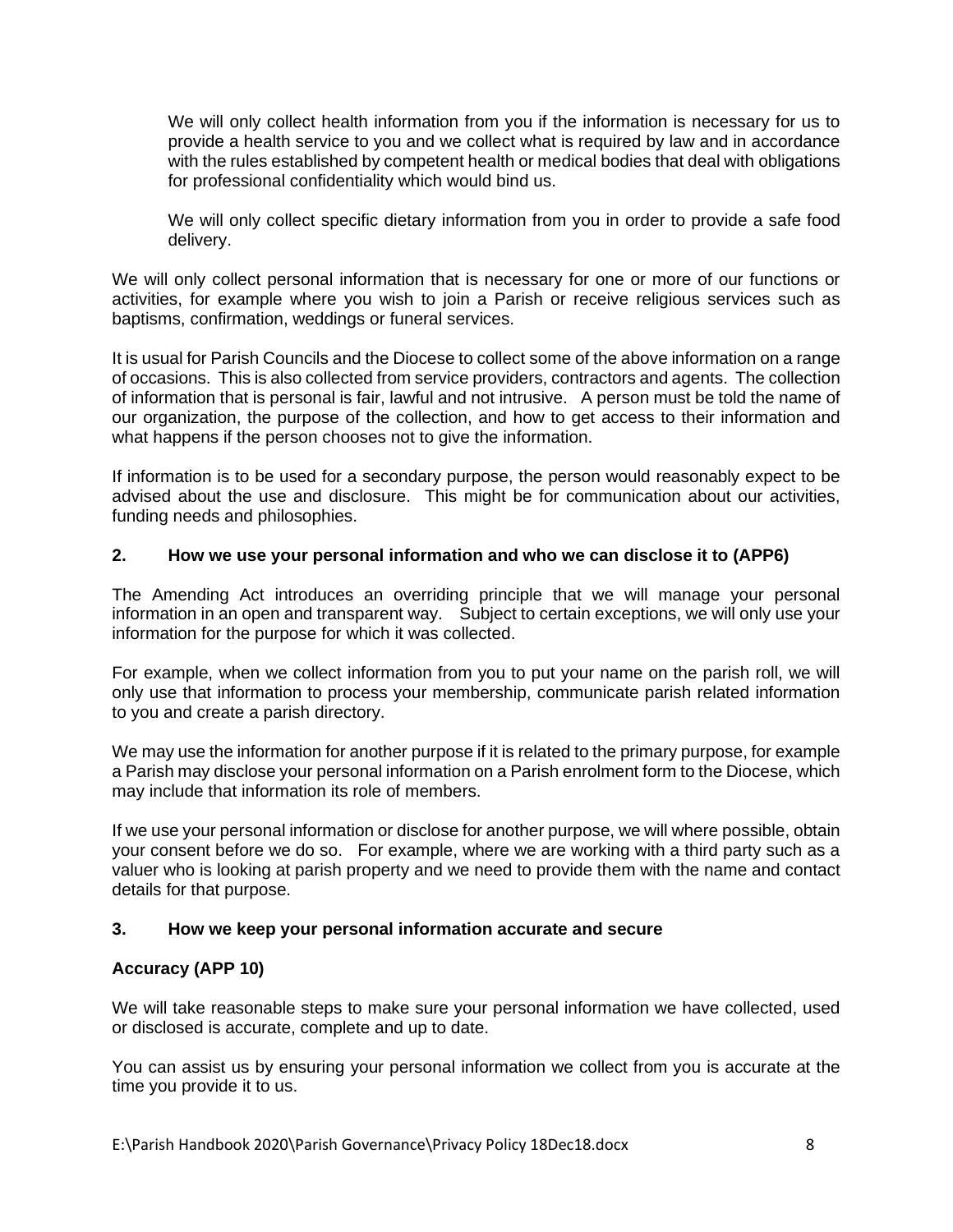You are entitled to view and if necessary correct any personal information we hold about you.

We aim to ensure your personal information is collected, used or disclosed in accordance with this policy and is protected from potential misuse, loss or unauthorized access modification or disclosure.

To do this we will make sure we have procedures to protect and comply with our obligations to take reasonable steps to protect and manage your personal information.

Unless you provide us with your consent, only our authorised employees or agents will have access to your personal information.

## **Storage (APP11)**

Your personal information may be stored in documentary or electronic form and we will exercise physical security on those documents and electronic versions of your personal information.

We will take reasonable steps to destroy or permanently de-identify any personal information no longer needed for the purpose for which it was collected or for legal purposes.

Documents will be kept in secure cabinets, and electronic versions will be kept in secure computers protected by password access.

### **4. When we can provide your personal information to you (APP12)**

When we receive a request form you, you will be able to access your personal information except where:

- a) Your access to it (other than your health information) poses a serious or imminent threat to you or someone else's life or health
- b) Your access to your health information poses a serious or imminent threat to you or someone else's life or health
- c) Your access to it will have an unreasonable impact on the privacy of someone else
- d) Your request for access is frivolous or vexatious
- e) Your request for access relates to existing or anticipated legal proceedings between us and you and your access to that information would ordinarily not be allowed through the legal process of discovery in those proceedings.
- f) Your access to the information would reveal our intentions in relation to negotiations between you in a way that would prejudice the negotiations
- g) Providing you with access would be unlawful
- h) Denying you access is authorised by, or under law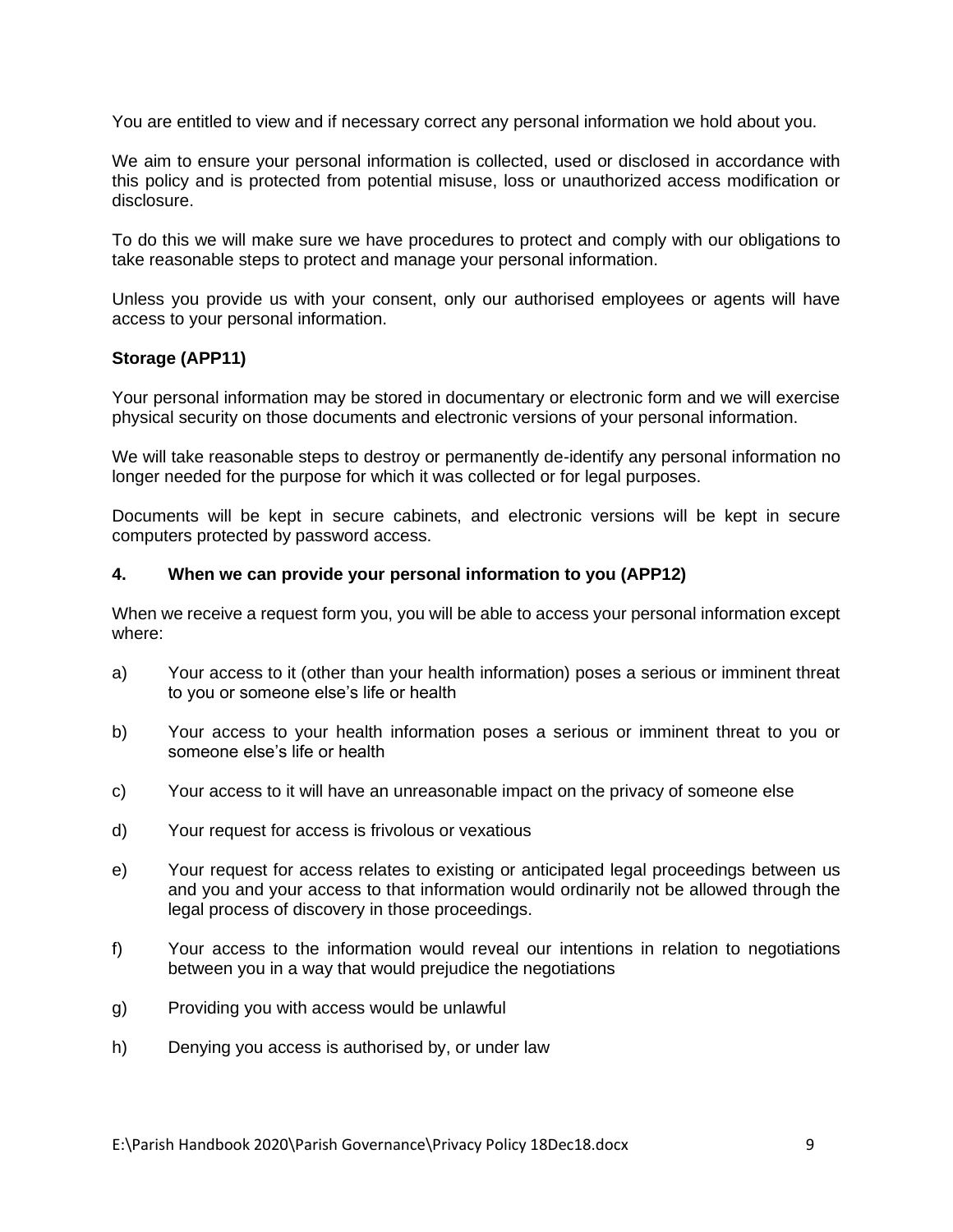- i) Providing you with access would be likely to prejudice and investigation of unlawful activity or certain other criminal or improper conduct.
- j) We are requested not to allow you access for national security reasons; and
- k) Revealing it to you will also reveal evaluative information generated by us in connection with a commercially sensitive decision making process. In this situation, we will give you an explanation for the commercially sensitive decision rather than give you access to your personal information.

## **5. Accessing your personal information**

An individual has the right to access personal information held by the Diocese or parish about them. Any request should come either through the Diocesan Office on 08 9721 21000 or initially at your local parish office on xxxxxx.

If you ask us, we will let you know the type of personal information we hold, the purposes for which we hold it and how we collect, use, correct and disclose that personal information.

If you would to access your personal information, please contact the Diocesan Office on 08 9721 2100 and speak to the Diocesan Secretary or contact your local parish office on xxxxxx.

An application may be made by you to access your personal information by completing and sending in a 'request for information – content only'.

## **Denying you access to your personal information**

If we deny you access, you will be provided with reasons for the denial and will reasonably consider whether an intermediary acceptable to both you and us would allow sufficient access to meet both our needs.

## **Correcting your personal information (APP13)**

If you can demonstrate the personal information about you is not accurate, complete and up to date, we will take reasonable steps to do so. If we disagree with your assessment of the information, we will associate your records with a statement from you making this claim, for the record if you choose to do so.

If we refuse to correct your personal information, we will give you reasons why we haven't done so.

We may charge you for providing you with access to your personal information, to cover any costs and you will be advised of any charges at the time you make your request. You will not be charged for making the request or for us to provide you with the assessment of the response to that request.

## **6. Identifiers (APP 9)**

In the Act, an 'identifier' includes a number assigned by the Diocese to an individual to identify uniquely the individual for the purposes of the Diocese's operations. An individual's name or ABN Is not an identifier. *See A New Tax System (Australian Business Number) Act 1999).*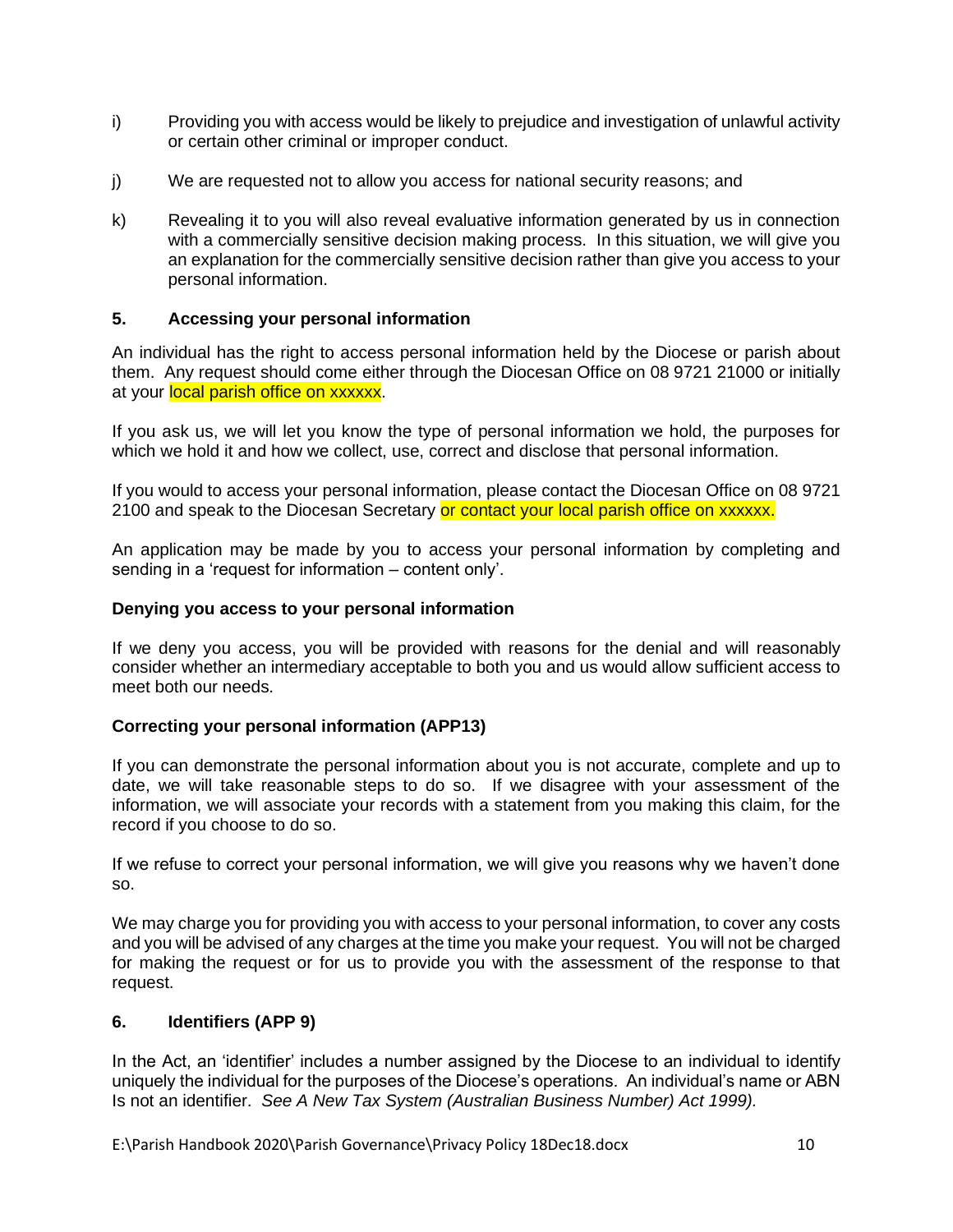Identifiers assigned by a Commonwealth Government Agency such as a Tax File Number, Medicare Number, Pension Number etc., should not be obtained, used or disclosed except where required by law (such as in the case of a Contractor – ABN No., or where funds are invested with the Diocese – TFN No.)

You may choose to give us an identifier which has been assigned to you elsewhere. We will not disclose the identifier unless:

- d) The use or disclosure is necessary to fulfill obligations to the agency
- e) We reasonably believe the use or disclosure is necessary to prevent a serious or imminent threat to an individual's life, public health or public safety; or
- f) The use and disclosure is necessary for law enforcement.

### 7. **Anonymity (APP8)**

We may transfer personal information about you to someone overseas only if:

- e) We reasonably believe the person receiving the information would be subject to a legal or other scheme or arrangement that will affect that person in a substantially similar way to how the 13 Australian Privacy Principles affect us;
- f) You consent to, or request we transfer your personal information;
- g) The transfer is for your benefit and it is not practical to obtain your consent or if it is practical, you would be likely to give your consent;
- h) Or we take reasonable steps to ensure your personal information to be transferred will not be held, used or disclosed by the person receiving it in a way which is inconsistent with the 13 Australian Privacy Principles. For example, we may transfer personal information to other Anglican organisations overseas via email, fax or by other means.

### **8. Complaints and queries**

#### **Complaints**

If you feel we have interfered with your privacy as a result of our practices, collection, use, disclosure or storage, you are entitled to make a complaint to us.

If you believe we have breached one of the 13 Australian Privacy Principles (APP) you may also make a complaint to us.

#### **Process:**

i) Please contact the Diocesan Secretary on 08 9721 2100 to make the complaint.